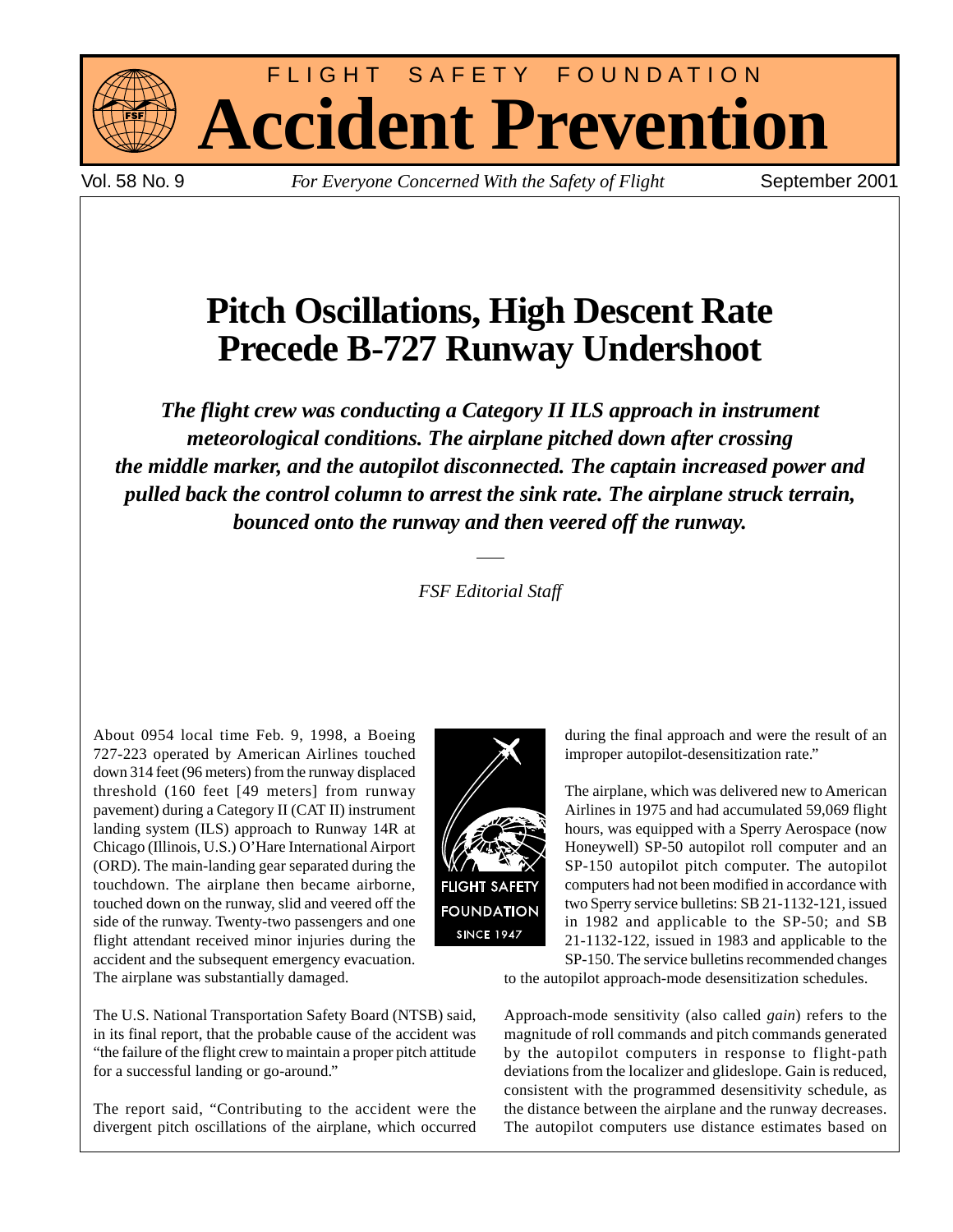either distance-measuring equipment (DME) information, radio altitude information or timing.

"Although the SP-150 was capable of scheduling the sensitivity based on radio altitude, the accident airplane's autopilot system was configured to start desensitizing over a 150-second period after passing through 1,500 feet radio altitude on the approach," the report said. "During the 150 seconds, the autopilot sensitivity, or gain, would be reduced from a value of 1.0 to a value of 0.22 (or about 78 percent).



## **Boeing 727-200**

The three-engine, short/medium-range B-727 was introduced into service in 1960. The B-737-200, introduced in 1967, is a "stretched" version, with 10-foot (three-meter) fuselage extensions both forward and aft of the mainlanding-gear wheel wells.

The airplane accommodates 163 passengers to 189 passengers (compared with 103 passengers in the B-737-100) and has a three-pilot flight deck. Maximum takeoff weight is 190,500 pounds (86,411 kilograms). Maximum landing weight is 160,000 pounds (72,576 kilograms).

Pratt & Whitney JT8D-9 turbofan engines, each flat-rated at 14,500 pounds (6,577 kilograms) thrust, were standard. JT8D-11 engines, flat-rated at 15,000 pounds (6,804 kilograms) thrust, and JT8D-15 engines, flat-rated at 15,500 pounds (7,031 kilograms) thrust, were options.♦

Source: Jane's All the World's Aircraft

"After receiving the signal from the middle marker (located about 0.5 nautical mile [0.9 kilometer] from the runway threshold), the gain further reduced to a value of 0.055 over 30 seconds (or another 75 percent)."

The programmed desensitivity schedule is based, in part, on typical approach airspeeds. The changes recommended in the service bulletins were intended to accommodate higher approach airspeeds than the roll computer and the pitch computer originally were designed to accommodate; the original schedule was based on B-727 approach airspeeds with flaps extended 40 degrees.

"However, in the early 1980s, operators began using a 30 degree flap setting and correspondingly higher airspeeds to improve the maneuverability of the airplane during the approach," the report said. "The changes outlined by [the service bulletins] were designed to reduce the time required for autopilot desensitization from 150 seconds to 105 seconds."

The American Airlines *727 Operating Manual* requires CAT II ILS approaches to be conducted with the autopilot coupled to the ILS.

"Both pilots monitor the autopilot and instruments, but the first officer is the flying pilot until the captain is ready to take the controls and complete the approach visually," the report said. "The first officer remains on instruments throughout the approach and landing. … The captain directs primary attention outside the airplane to seek visual reference at not less than 100 feet above DH [decision height].

"When the captain is ready to take the controls and complete the approach visually, the captain will push the first officer's hand from the throttles and call out 'I've got it,' indicating intention to land. In the event that visual contact is lost or a go-around is required, the captain will execute a missed approach procedure."

The captain, 42, had about 11,000 flight hours, including 424 flight hours as a B-727 pilot-in-command and 895 flight hours as a B-727 second-in-command. He had accumulated about 4,000 flight hours as a Fokker 100 captain before transitioning as a B-727 captain in April 1997.

"According to the captain, he had flown about 10 CAT II approaches in his flying career (or about 'once or twice a year')," the report said. "He stated that the accident flight was his first nonsimulated CAT II approach in a 727."

The first officer, 40, had 5,638 flight hours, including 3,731 flight hours as a B-727 second-in-command. The flight engineer, 40, had about 3,000 flight hours, including 1,550 as an American Airlines flight engineer.

The airplane was being operated as Flight 1340, en route to ORD from Kansas City (Missouri, U.S.) International Airport.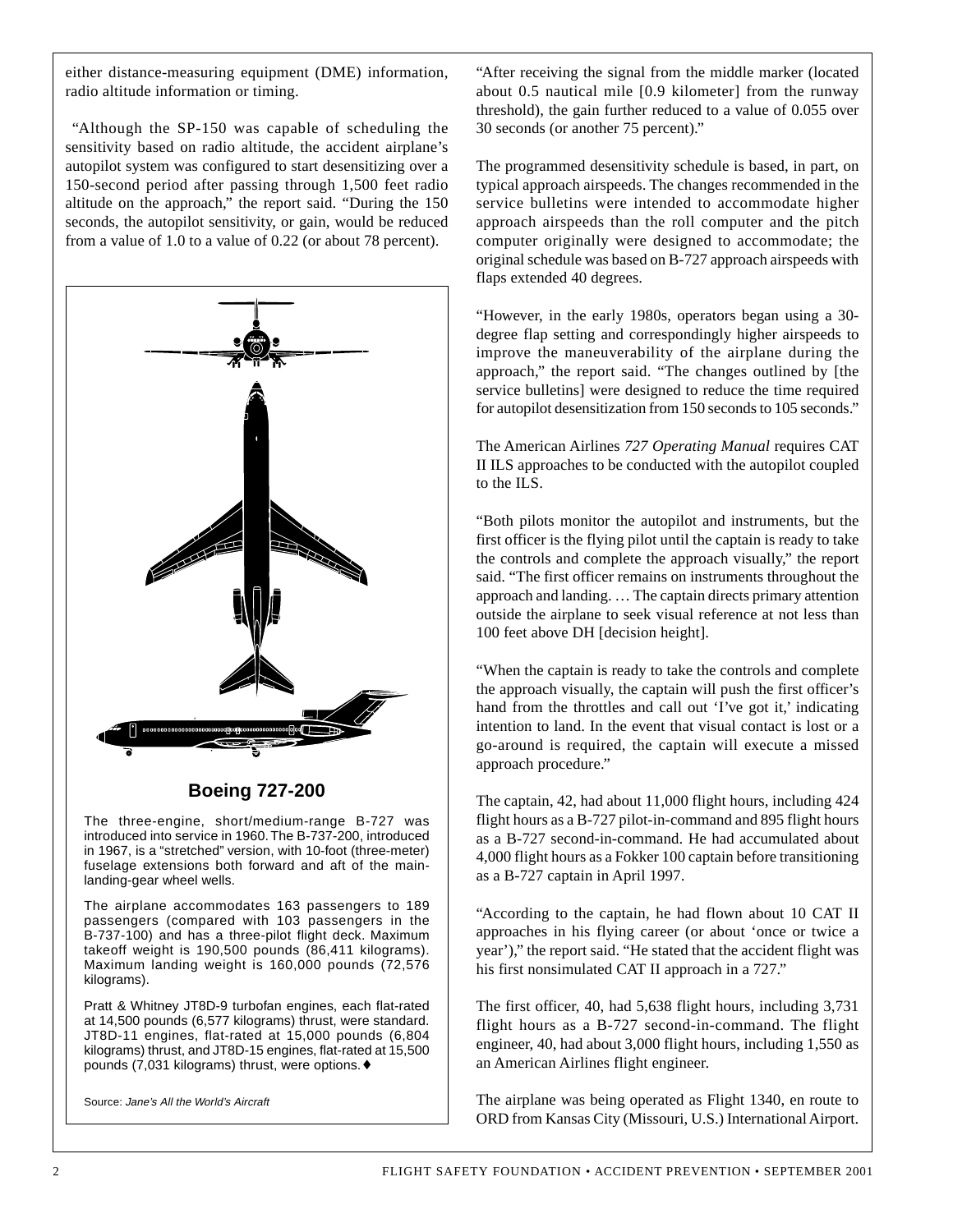The airplane had departed from Kansas City at 0843. The airplane was in cruise flight at Flight Level 330 (33,000 feet) at 0923 when the captain conducted an approach briefing.

"The briefing included the ORD Runway 14R navigation radio frequencies, approach fixes, altimeter settings, crew call-outs and the missed approach procedure," the report said. "According to the cockpit voice recorder (CVR) transcript, at 0925.22, the captain stated that, after 100 feet, he would 'keep it on autopilot just a few seconds and then … disconnect.'" [The DH for the approach was 100 feet.]

At 0929, the crew received automatic terminal information service (ATIS) information X-ray, which said that the wind was calm, visibility was less than one-quarter statute mile (0.4 kilometer) with freezing fog, vertical visibility was 100 feet, and temperature and dew point both were minus 3 degrees Celsius (27 degrees Fahrenheit).

At 0936, Chicago Center told the crew to maintain 250 knots and to contact Chicago Approach.

The captain (the pilot not flying) told Chicago Approach that the airplane was at 11,000 feet and that they had received information X-ray.

The approach controller told the flight crew to expect the Runway 14R ILS approach and said that the current runway visual range (RVR) was 1,600 feet. (Minimum RVR for a CAT II approach is 1,200 feet.)

The approach controller vectored the crew onto a right downwind for Runway 14R and then onto a course to intercept the localizer. At 0948, the controller told the crew to intercept the localizer at 5,000 feet and cleared the crew to conduct the ILS approach.

"[The first officer said] that the autopilot system was tracking the localizer and glideslope normally, and that the airplane was configured at 170 knots [with landing gear extended and] with flaps set at 15 degrees until [crossing the outer marker], when flaps were extended to 30 degrees and the airplane was slowed to 143 knots," the report said. (Landing reference speed  $[V_{REF}]$  was 130 knots.)

At 0951, the captain told Chicago Tower that the airplane was at the outer marker (ROAMY) and inbound on final approach (see "Cockpit Voice Recorder Transcript, American Airlines Flight 1340, Feb. 9, 1998," page 7). The outer marker was 5.2 nautical miles (9.6 kilometers) from the runway threshold.

The tower controller cleared the crew to land and said that the winds were calm and that RVR was 1,600 feet. The captain's acknowledgement of the clearance was the last radio transmission received from the accident airplane by air traffic control.

The flight crew selected the engine-heat system and the wingheat system before the airplane entered clouds at about 500 feet above ground level (AGL).

"The captain told [investigators] that at an altitude of 200 feet, the glideslope and localizer were 'wired' [i.e., tracked precisely by the autopilot] and that after an instrument scan, he concluded that 'everything appeared solid,'" the report said.

Flight data recorder (FDR) data indicated that the approach was stabilized until two seconds after the airplane crossed the middle marker at about 170 feet AGL.

The airplane descended one-half dot below the glideslope, as shown on the glideslope indicator, before the autopilot corrected the deviation.

"While flying inside the middle marker during the most critical phase of the approach, … the flight crew did not react in a proper and timely manner to excessive pitch deviations and descent rates by either initiating a go-around or adjusting the pitch attitude and thrust to ensure a successful landing, as required by the CAT II procedures outlined in the *American Airlines 727 Operating Manual*," the report said.

Within three seconds of crossing the middle marker, the airplane's pitch attitude increased from one degree nose-up to about 3.5 degrees nose-up. During this time, the captain observed the lead-in lights.

"The captain stated that the lead-in lights were faint but that he could see that the airplane was lined up on the runway centerline," the report said. "He also stated that when he took control of the airplane, he 'wriggled up' in his seat to see the lights better." The captain said that he did not believe that he pushed on the control column when he adjusted his seating position.

The report said, "The captain … left his sunglasses on during the approach and landing, increasing the potential for visual illusions as the result of reduced visibility." (The first officer had removed his sunglasses before the airplane entered clouds.)

The airplane was at about 140 feet AGL when the captain took control at 0953:49 (five seconds before impact). At this time, the airplane pitched two degrees nose-down and descended about one-half dot below the glideslope.

During the next two seconds, the airplane pitched six degrees nose-down and descended "well below the glideslope," the report said.

The report said, "The captain stated that in a 'heartbeat,' the lead-in lights went from normal to 'all around us.'"

The first officer, who had been concentrating his instrument scan on the radio altimeter, looked up and observed the "nose pointed short of the runway."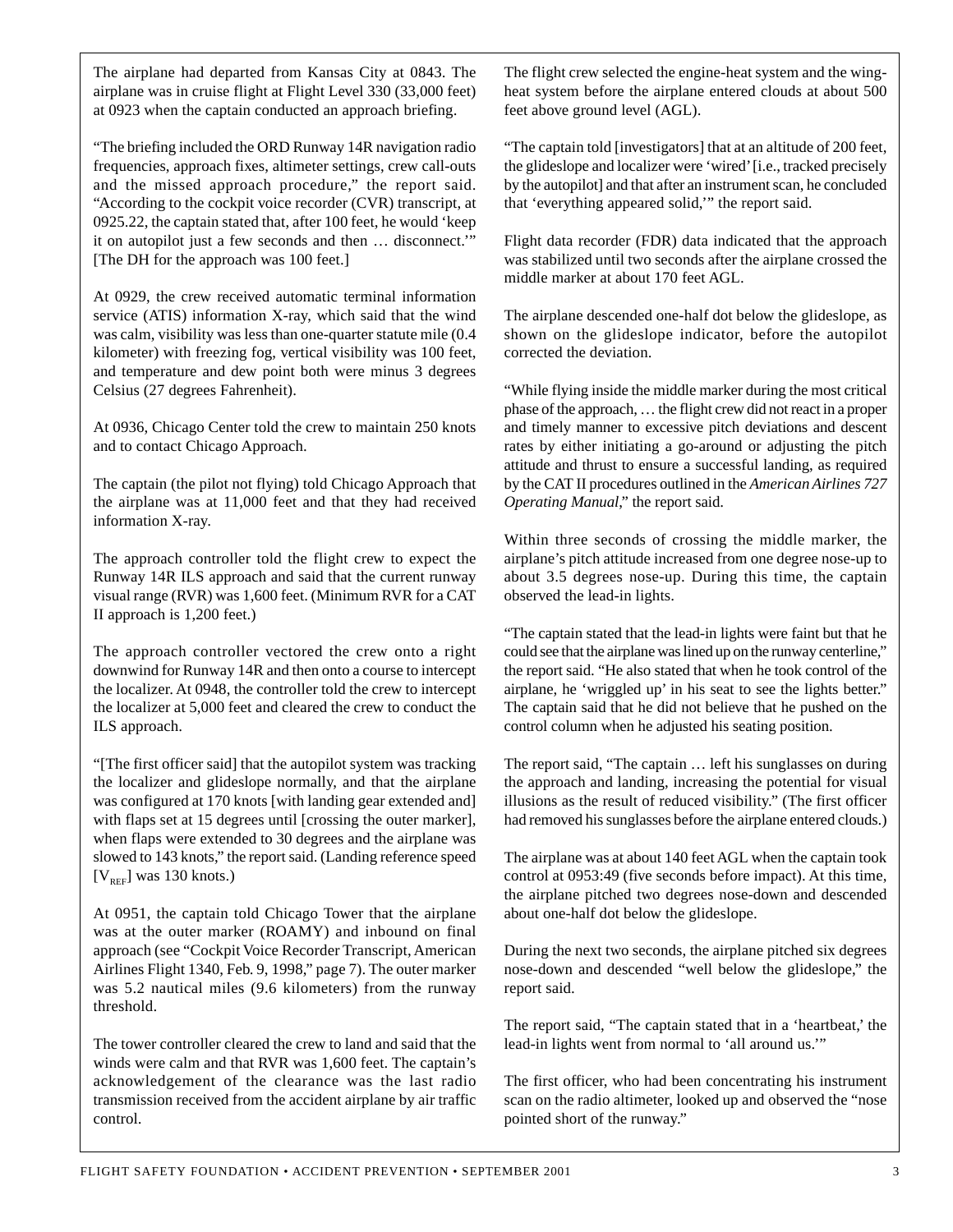The captain said that he was holding "lightly" the control column, with one finger next to the autopilot-disconnect button.

"He stated that he did not think he pushed the control column forward and that he thought the autopilot 'pushed the airplane over,'" the report said.

The airplane was at about 80 feet AGL at 0953:51 when the flight engineer said, "Oooh, nose, uh." The CVR then recorded a click, which the report said was consistent with the sound of the autopilot disconnecting.

"The captain stated that he did not recall disengaging the autopilot and, that if it was disengaged, it was not done intentionally," the report said.

Two seconds before impact, the ground-proximity warning system (GPWS) generated a "sink rate" aural alert and the flight engineer said, "Nose up, nose up."

The airplane's descent rate had increased rapidly to about 1,900 feet per minute. The captain pitched the airplane to about six degrees nose-up and increased power substantially. The report said that these actions were not sufficient to arrest the descent rate.

"[The flight engineer said that] he thought that the captain's actions brought the airplane out of the nose-down attitude and prevented a 'solid nose-first strike,'" the report said.

The airplane was in a five-degree nose-up and five-degree rightwing-down attitude when it touched down at 133 knots and with a descent rate of 1,350 feet per minute.

"The first officer stated that the airplane 'hit harder than a hard landing,' bounced and hit again," the report said. "The captain stated that after the first impact, he thought, 'Keep what you got, let's see if she'll fly.' He stated that he then felt the airplane bounce, realized that the airplane was on the right side of the runway and briefly applied left rudder as the airplane skidded down the runway."

The airplane slid about 2,350 feet (717 meters), veered off the right side of the runway and came to rest in mud about 250 feet (76 meters) from the runway.

The door on a ceiling stowage compartment formerly used to stow life rafts opened during impact and blocked the aisle leading to the forward cabin door. The 116 passengers and six crewmembers evacuated the airplane through three other cabin doors and four overwing exits.

The report said that two passenger-seat-belt attachments became unhooked during impact, causing minor injuries to one passenger.

The report said that the tower controller did not monitor the progress of the airplane after he cleared the crew to land. After the accident occurred, the controller cleared the crews of two United Airlines B-737s to land on Runway 14R. One B-737, which had crossed the outer marker when the accident airplane was one mile (1.9 kilometers) from the runway, was landed uneventfully.

Five minutes after the accident occurred, the driver of a ground vehicle radioed tower personnel that there was "a plane down" and that there was debris on the runway. The controller then told the crew of the other B-737 to go around; the airplane touched down on the runway during the go-around.

The captain of the accident airplane told investigators that three problems might have contributed to the accident: verticalvelocity-indicator lag that delayed the first officer's detection of the flight-path deviation; weather conditions that obscured horizontal cues that the captain could use to judge the airplane's attitude; and runway lights set to low intensity. (The report said that the runway lights were at high intensity.)

The report said that calculations based on FDR data indicated that 100 seconds elapsed from the time the airplane descended through 1,500 feet until it reached the middle marker.

"As a result, during the approach, the autopilot sensitivity was consistently higher than its intended design value," the report said. "Engineering simulator studies revealed that at the approach speeds of the accident flight, the autopilot (with the 150-second desensitization period) commanded oscillatory pitch changes that increased over time and resulted in significant deviations from the desired flight path.

"The investigation revealed that the accident airplane's autopilot was functioning within its design tolerances; however, the autopilot's 150-second desensitization rate was too slow for the accident airplane's approach speed, resulting in divergent pitch deviations at a low altitude at a critical time during the approach."

Several reports of Runway 14R glideslope anomalies were examined during the investigation. In one report, an American Airlines B-727 captain said that, on Nov. 29, 1997, his airplane was slightly below the glideslope at 250 feet AGL and pitched up slightly; the glideslope indication then moved down rapidly, and the airplane pitched nose-down "fairly severe[ly]" to capture the glideslope. The captain conducted a go-around and another ILS approach to Runway 14R. He said that after experiencing a "similar bump" at the same altitude, he conducted a go-around and flew the airplane to an alternate airport.

"Additional pilot reports of problems (both before and after the accident) with Runway 14R's ILS system were received and reviewed," the report said. "Most of the reports stated that after the aircraft was established on the glideslope, some sort of disturbance was observed in an otherwise stable glideslope. The disturbances were noticed at various places along the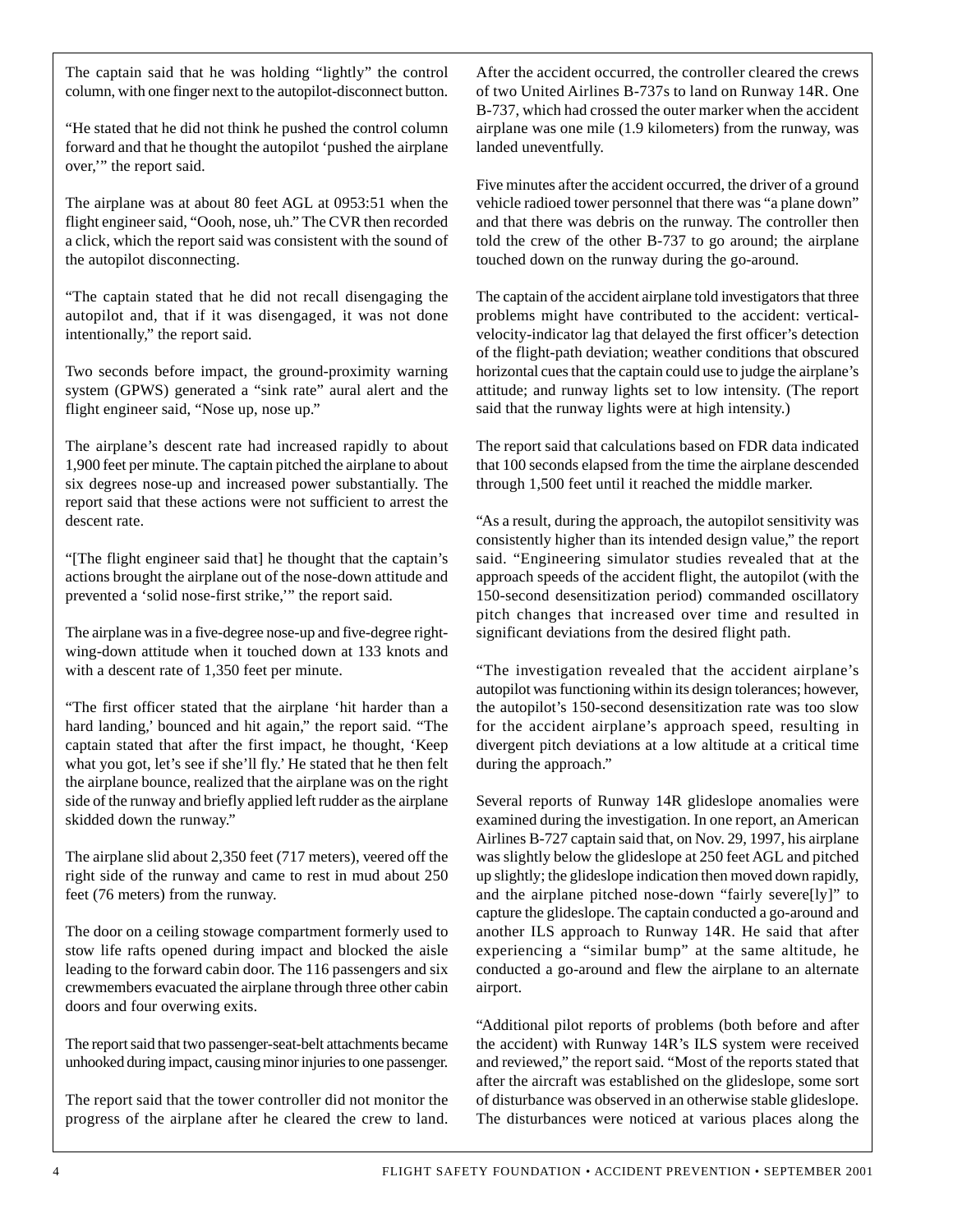glideslope. … Some of the reported occurrences could be attributed to aircraft or vehicles moving around the ILS critical area; however, several of the incidents could not be attributed to any known aircraft or vehicle movement. No pattern to any of the unexplained occurrences was found."

The report said that pilots who conducted the Runway 14R ILS approach before and after each reported occurrence of glideslope anomalies observed normal ILS indications.

The U.S. Federal Aviation Administration (FAA) conducted several routine checks and several special flight checks of the ILS.

"In all of the normal and special flight checks, the ILS system was found to be within normal limits; therefore, the FAA concluded that the pilot-reported incidents were transient events," the report said.

Postaccident FAA flight tests of the Runway 14R ILS navigational components (i.e., glideslope, localizer and lighting system) indicated that they were functioning normally.

The accident report included a submission by American Airlines. In the submission, the airline said, "The aircraft's abrupt nose-down pitch [at about 150 feet AGL] appears to have been the result of the autopilot's response to a distortion in the glideslope signal for Runway 14R. The flight crew reacted to the aircraft's abrupt nose-down pitch quickly to restore the aircraft to a nose-up pitch attitude prior to touchdown.

"Possible causes for the distortion in the glideslope signal were electromagnetic interference (EMI) from onboard portable electronic devices (PEDs), EMI from ground-based equipment and penetration of the ILS glideslope critical [area] or sensitive area."

American Airlines said that NTSB should recommend that the FAA conduct a study of the potential effects on aviation safety and aviation operations of EMI from PEDs and ground-based equipment, and issue guidance to ensure that aviation systems are not adversely affected by EMI.

The accident report also included a joint submission by the Allied Pilots Association (APA) and the Association of Professional Flight Attendants (APFA). In the submission, APA and APFA said, "The [probable] cause of this accident was the abrupt nose-down pitch of this aircraft while connected to the autopilot. The causal factors for the pitching moment could not be positively determined due to the limited parameters recorded by the [FDR]. Circumstantial evidence points toward two possible causes for the pitching moment:

• "Overcorrections applied by the autopilot due to improper desensitization of the autopilot pitch output. Normal autopilot pitch desensitization requires an adequate signal from the middle marker and radar altimeter input to begin the desensitizing process; [and,]

• "An improper glideslope signal received by the aircraft's ILS receiver due to [EMI] from onboard electronic devices or ground-based equipment."

[On April 30, 2001, American Airlines and APA filed an addendum to their submissions to the accident report. The addendum said, "The probable cause of the accident was a nose-down pitch excursion of the aircraft, while the autopilot was engaged, at approximately 150 feet [AGL], an altitude insufficient for a complete recovery. The aircraft's nose-down pitch deviation appears to have been the result of the autopilot's response to a distortion in the glideslope signal for Runway 14R."1 ]

The accident report said, "FAA flight checks flown on the ILS 14R, analyses of pilot-debrief records and [FAA's] long-term monitoring of the ILS and surrounding radio-frequency transmissions did not reveal any evidence of radio-frequency interference (RFI) to aircraft glideslope receivers using the accident runway. [NTSB] also conducted a dedicated study of the 14R ILS and found no evidence of RFI or other system anomalies that would have significantly affected the glideslope receiver and autopilot."

Based on the findings of the accident investigation, NTSB made the following recommendations to FAA:

- "Identify all airplanes operated under [U.S. Federal Aviation Regulations] Part 121 with life raft ceiling stowage compartments or compartments that formerly held life rafts that open downward and issue an airworthiness directive to limit the distance that those compartments can open. (A-99-10);
- "Reexamine the design of seat belts installed on passenger seats on air carrier, air taxi and commercial airplanes to determine the reason some have become unhooked from their seat attachments during turbulence or a hard landing and establish a suitable means of ensuring that the seat belts remain attached to their shackles during all modes of flight. (A-99-11);
- "Require operators of Boeing 727 aircraft equipped with Sperry Aerospace SP-50 and SP-150 autopilots to perform the modifications described in [the Sperry service bulletins] if these 727 aircraft are used for coupled [ILS CAT II] approaches at flap settings less than 40 degrees. (A-00-41);
- "Develop sets of operating limitations for Sperry Aerospace SP-50 and SP-150 autopilots on coupled [ILS] approaches that are appropriate for the desensitization schedules used by these autopilots so that every possible desensitization schedule has a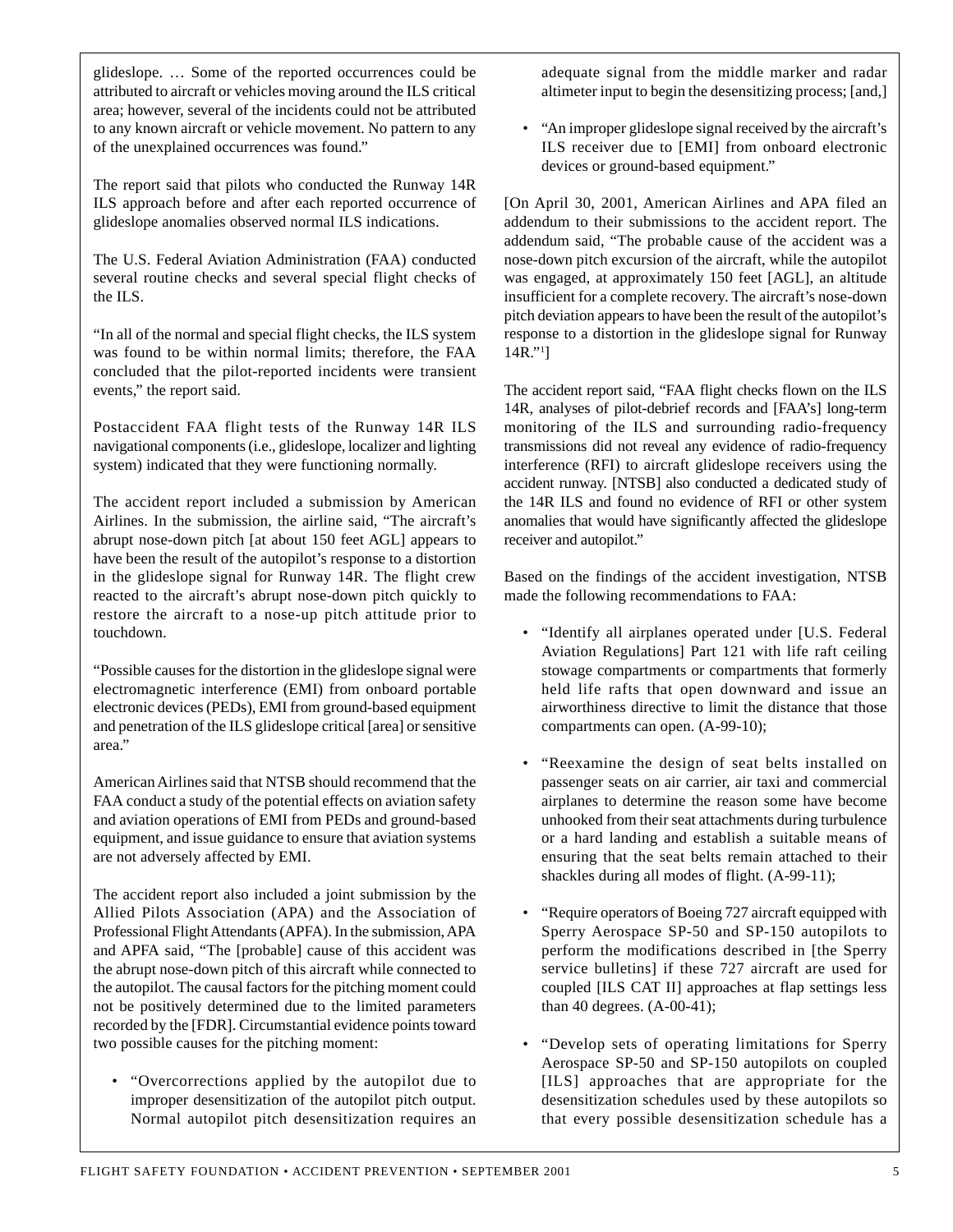corresponding set of operating limitations. The limitations should address approach flap settings and airspeeds specifically, and should also consider tolerances on winds, capture altitudes, glideslope angles and/or other parameters that could adversely affect autopilot performance and safety of flight. (A-00-42);

- "Advise all operators of Boeing 727 aircraft equipped with Sperry Aerospace SP-50 and SP-150 autopilots to inform their pilots, maintenance [personnel] and engineering personnel of the dangers of conducting coupled [ILS] approaches at airspeeds that are not consistent with the desensitization schedule of the autopilots, and notify the operators that [FAA] has been asked to develop operating limitations for the use of these autopilots on coupled approaches that will ensure that the approaches are conducted in a manner consistent with the autopilot design. (A-00-43);
- "Review the certification of all autopilot systems that use time-based desensitization schedules and develop operating limitations, as necessary, for the use of these autopilots on coupled [ILS] approaches. The limitations should address approach flap settings and airspeeds specifically, and should also consider tolerances on winds, capture altitudes, glideslope angles and/or other parameters that could adversely affect autopilot performance and safety of flight. (A-00-44); [and,]
- "Advise all operators of aircraft equipped with autopilot systems that use time-based desensitization schedules to inform their pilots, maintenance [personnel] and engineering personnel of the dangers of conducting coupled [ILS] approaches at airspeeds that are not consistent with the autopilot desensitization schedule, and notify the operators that [FAA] has been asked to develop operating limitations for the use of these autopilots on coupled approaches that will ensure that the approaches are conducted in a manner consistent with the design of the autopilot. (A-00-45)."

[As of Sept. 19, 2001, NTSB received from FAA the following responses to the recommendations:

- In response to A-99-10 and A-99-11, FAA said that it planned to issue by December 2001 a notice of proposed rule making (NPRM) to require operators of B-727s to modify life raft ceiling stowage compartments<sup>2</sup> and to require replacement of D-ring-type seat-belt-attachment fittings<sup>3</sup>;
- In response to A-00-41 and A-00-42, FAA said that it planned to issue by December 2001 an NPRM to require operators of the affected B-727s to perform the modifications described in the Sperry service bulletins4 and to revise airplane flight manuals to limit the approach-flap setting to 30 degrees, to prohibit CAT II

autopilot-coupled approaches if the middle marker is inoperative and to require autopilot disconnection at or before 80 feet on a CAT II autopilot-coupled approach<sup>5</sup>;

- In response to  $A$ -00-43 and  $A$ -00-45, FAA on June 13, 2001, issued flight standards bulletins for air transportation (FSAT 01-04), general aviation (FSGA 01-01) and airworthiness (FSAW 01-05). The bulletins, all titled *Autopilots on Boeing 727 Aircraft and Other Aircraft*, direct FAA principal operations inspectors to request that affected air carriers inform their pilots, maintenance personnel and engineering personnel of the dangers of conducting coupled ILS approaches at airspeeds that are not consistent with the autopilot desensitization schedule.6 The bulletins also said that FAA will develop operating limitations for the use of SP-50 and SP-150 autopilots on coupled approaches.<sup>7</sup> The bulletins include guidance to ensure that proper airspeeds are flown in accordance with time-based desensitization schedules; and,
- In response to A-00-44, FAA said that it is working with The Boeing Co. on analyses of the design, operational limitations and certification of autopilots with time-based desensitization schedules.<sup>8</sup>]

[On Sept. 25, 2001, APA and APFA requested that NTSB reconsider the findings and statement of probable cause in the final accident report. The 20-page submission for reconsideration said, "The probable cause of this accident was an autopilot-induced nose-down pitch excursion of the aircraft at approximately 140 feet, an altitude insufficient for complete recovery. The aircraft's nose-down deviation was the result of the autopilot's response to a distortion in the glideslope signal. Contributing to the pitch excursion was the FAA's failure to mandate two optional Sperry service bulletins … which called for safety-of-flight modifications to the autopilot's desensitization rate."9 ]♦

[FSF editorial note: This article, except where specifically noted, is based on U.S. National Transportation Safety Board (NTSB) *Aircraft Accident Brief*, accident no. DCA98MA023 (26 pages); NTSB factual report no. DCA98MA023 (1,257 pages); NTSB *Safety Recommendation*, Feb. 19, 1999, A-99-10 and A-99-11 (five pages); and NTSB *Safety Recommendation*, June 1, 2000, A-00-41 through A-00-45 (eight pages). The factual report contains photographs, diagrams and attachments.]

# **References**

- 1. American Airlines; Allied Pilots Association. *Addendum to Technical Submissions*, DCA98MA023. April 30, 2001.
- 2. U.S. Federal Aviation Administration (FAA). *NTSB Recommendations to FAA and FAA Responses*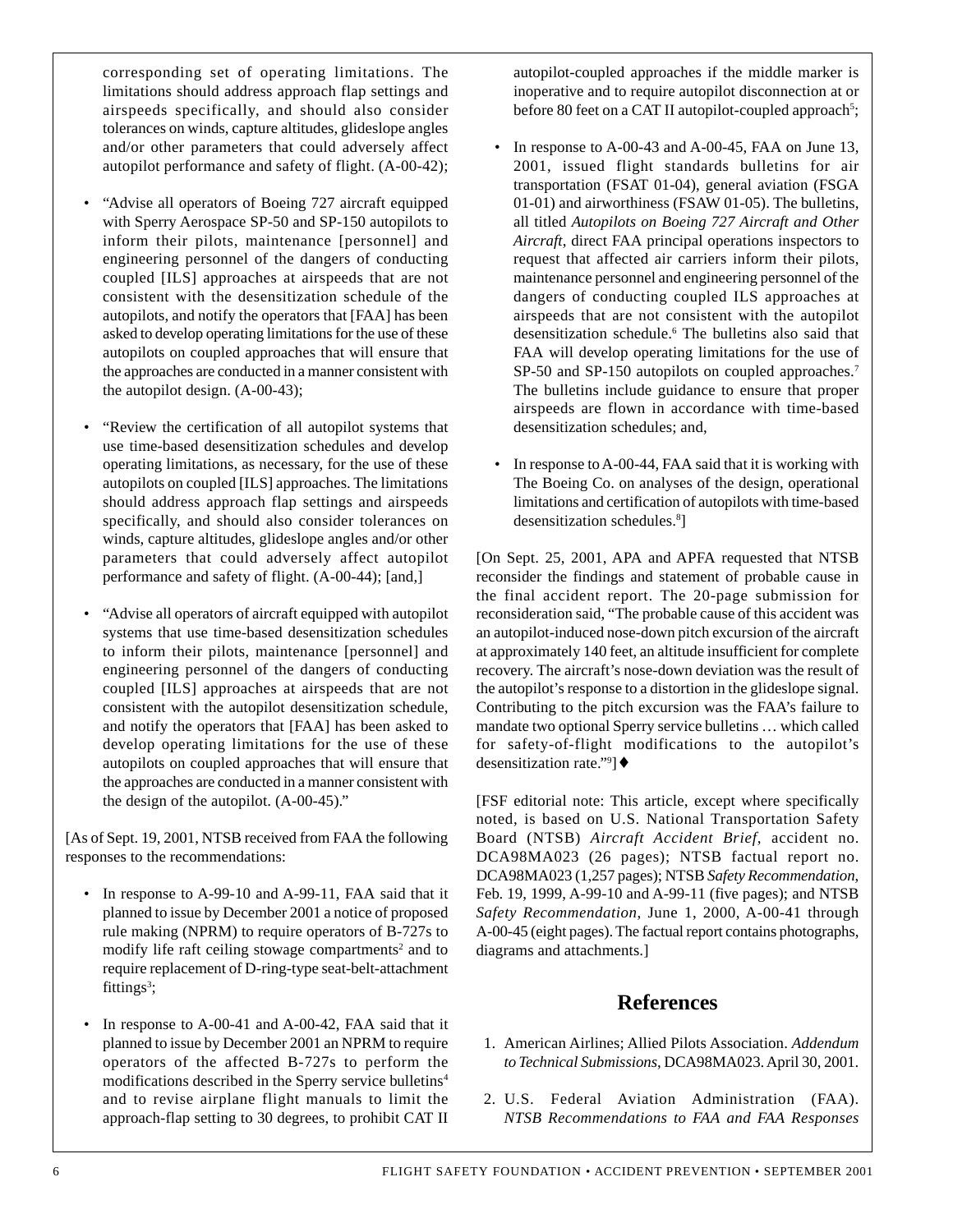*Report*. Report no. A-99-10. nasdac.faa.gov/asp/ asy\_searchus.asp. Feb. 6, 2001.

- 3. FAA. *NTSB Recommendations to FAA and FAA Responses Report*. Report no. A-99-11. nasdac.faa.gov/asp/ asy\_searchus.asp. June 12, 2001.
- 4. FAA. *NTSB Recommendations to FAA and FAA Responses Report*. Report no. A-00-41. nasdac.faa.gov/asp/ asy searchus.asp. Nov. 24, 2000.
- 5. FAA. *NTSB Recommendations to FAA and FAA Responses Report*. Report no. A-00-42. nasdac.faa.gov/asp/ asy\_searchus.asp. June 12, 2001.
- 6. FAA. *NTSB Recommendations to FAA and FAA Responses Report*. Report no. A-00-43. nasdac.faa.gov/asp/ asy\_searchus.asp. July 30, 2001.
- 7. FAA. *NTSB Recommendations to FAA and FAA Responses Report*. Report no. A-00-45. nasdac.faa.gov/asp/ asy\_searchus.asp. July 30, 2001.
- 8. FAA. *NTSB Recommendations to FAA and FAA Responses Report*. Report no. A-00-44. nasdac.faa.gov/asp/ asy\_searchus.asp. Nov. 24, 2000.
- 9. Allied Pilots Association; Association of Professional Flight Attendants. *Submission for Reconsideration*, NTSB Accident Investigation no. DCA98MA023. Aug. 23, 2001.

### **Appendix**

## **Cockpit Voice Recorder Transcript, American Airlines Flight 1340, Feb. 9, 1998**

[FSF editorial note: The following transcript begins when the airplane, a Boeing 727-200, intercepts the glideslope during a Category II instrument landing system (ILS) approach to Runway 14R at Chicago (Illinois, U.S.) O'Hare International Airport. The transcript is as it appears in the U.S. National Transportation Safety Board (NTSB) report, except for minor column rearrangement and minor editing for consistency and style. All times are local.]

|               |                                           | $RDO = Radio transmission from accident aircraft$       | 0951:46 CAM-1 |            |  |
|---------------|-------------------------------------------|---------------------------------------------------------|---------------|------------|--|
|               |                                           | $CAM = Cockpit$ area microphone voice or sound source   | 0951:47       | $CAM-2$    |  |
|               |                                           | $TWR =$ Radio transmission from O'Hare tower controller |               |            |  |
|               |                                           | $GPWS = Mechanical$ voice or sound source from the      | 0951:48 CAM   |            |  |
|               |                                           | ground-proximity warning system                         |               |            |  |
| $-1$          |                                           | $=$ Voice identified as captain                         | 0951:48       | CAM-1      |  |
| $-2$          | $=$ Voice identified as first officer     |                                                         | 0951:48 CAM-? |            |  |
| $-3$          |                                           | $=$ Voice identified as second officer (flight          | 0951:51       | <b>CAM</b> |  |
| $-2$          | engineer)<br>$=$ Voice unidentified       |                                                         |               |            |  |
| *             | $=$ Unintelligible word                   |                                                         | 0951:55       | $RDO-1$    |  |
| Γl            |                                           |                                                         |               |            |  |
|               | $=$ NTSB editorial insertion<br>$=$ Pause |                                                         |               |            |  |
| .             |                                           |                                                         | 0951:55       | $CAM-2$    |  |
| <b>Time</b>   | <b>Source</b>                             | Content                                                 | 0951:56       | <b>CAM</b> |  |
|               | 0950:12 CAM-1                             | OK, I got four green lights,<br>glideslope intercept.   | 0951:57       | <b>CAM</b> |  |
| 0950:15 CAM-2 |                                           | check.                                                  |               |            |  |
| 0950:21       | <b>CAM</b>                                | [sound of click]                                        | 0951:58       | <b>TWR</b> |  |
| 0950:33 CAM   |                                           | [sound similar to altitude-alert]<br>warning]           |               |            |  |
| 0951:31       | $CAM-2$                                   | * go with the landing gear down.                        |               |            |  |
| 0951:33       | CAM-1                                     | all right                                               | 0952:06       | <b>CAM</b> |  |
| 0951:34 CAM   |                                           | [sound similar to landing gear being]<br>extended]      | 0952.08       | $RDO-1$    |  |

| 0951:36 CAM |            | [sound similar to trim wheel moving]<br>at slow rotation                                                                                                                                                                             |
|-------------|------------|--------------------------------------------------------------------------------------------------------------------------------------------------------------------------------------------------------------------------------------|
| 0951:43     | $CAM-3$    | gear?                                                                                                                                                                                                                                |
| 0951:44     | <b>CAM</b> | [sound similar to trim wheel moving]<br>at slow rotation]                                                                                                                                                                            |
| 0951:45     | <b>CAM</b> | [sound similar to outer marker beacon<br>identifier]                                                                                                                                                                                 |
| 0951:46     | $CAM-?$    | * *                                                                                                                                                                                                                                  |
| 0951:46     | CAM-1      | three green.                                                                                                                                                                                                                         |
| 0951:47     | $CAM-2$    | flaps twenty-five.                                                                                                                                                                                                                   |
| 0951:48     | <b>CAM</b> | [sound similar to trim wheel moving]<br>at slow rotation]                                                                                                                                                                            |
| 0951:48     | $CAM-1$    | three green, no red.                                                                                                                                                                                                                 |
| 0951:48     | $CAM-?$    | there's ROAMY.                                                                                                                                                                                                                       |
| 0951:51     | <b>CAM</b> | [sound similar to trim wheel moving]<br>at slow rotation]                                                                                                                                                                            |
| 0951:55     | $RDO-1$    | American, uh, thirteen forty is<br>ROAMY.                                                                                                                                                                                            |
| 0951:55     | $CAM-2$    | give me thirty.                                                                                                                                                                                                                      |
| 0951:56     | <b>CAM</b> | [sound similar to flap handle being]<br>moved <sup>1</sup>                                                                                                                                                                           |
| 0951:57     | <b>CAM</b> | [sound similar to trim wheel moving<br>at slow rotation]                                                                                                                                                                             |
| 0951:58     | <b>TWR</b> | American thirteen forty, O'Hare<br>runway one four right, cleared to<br>land. seven thirty-seven short final.<br>wind is calm. touchdown RVR is one<br>thousand six hundred. midpoint three<br>thousand, rollout forty-five hundred. |
| 0952:06     | <b>CAM</b> | [sound of eight clicks]                                                                                                                                                                                                              |
| 0952.08     | $RDO-1$    | fourteen right. cleared to land,<br>American thirteen forty.                                                                                                                                                                         |